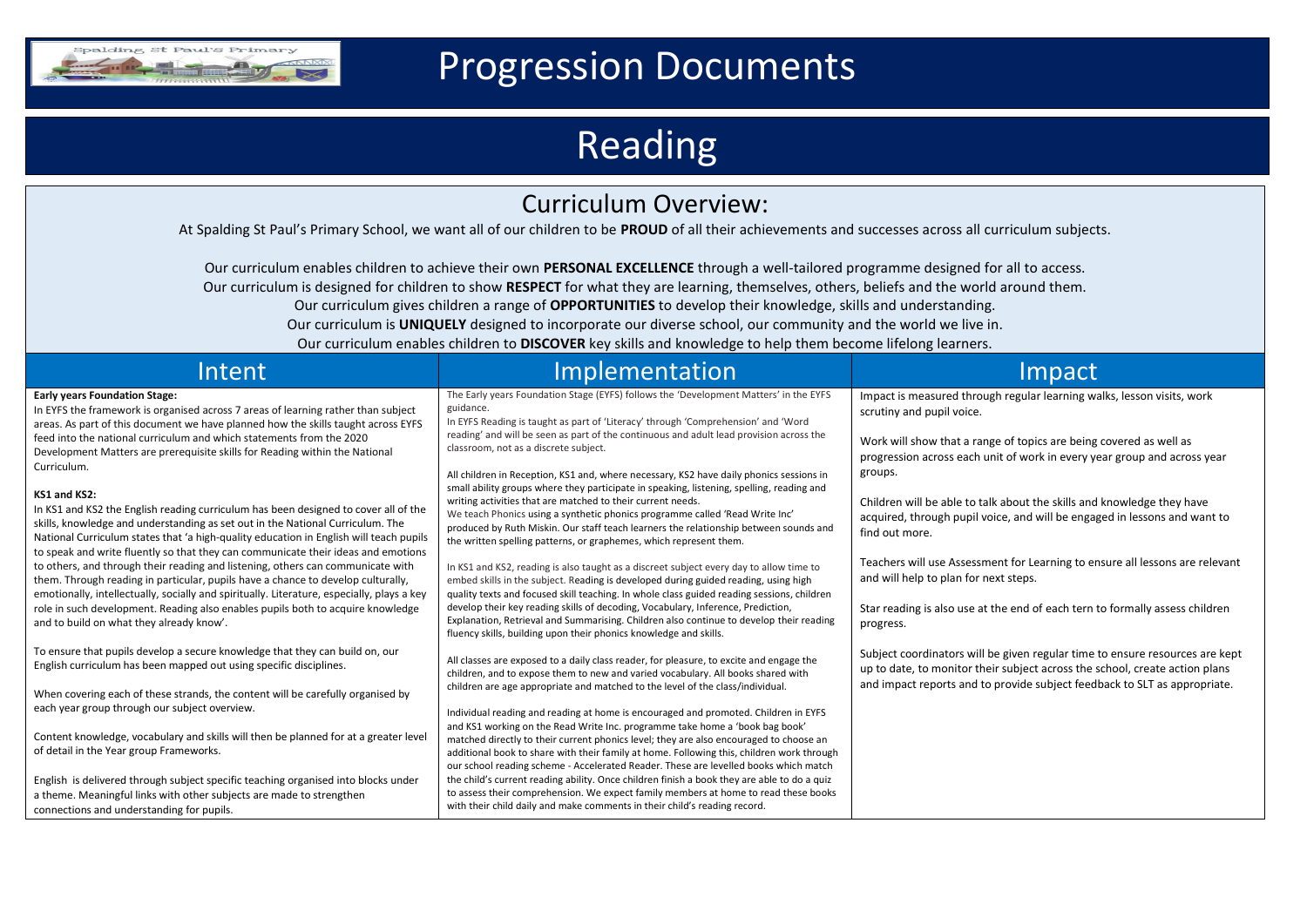| <b>Breadth of study</b>                       |                               |         |                                                                                                                                                                                                                                                                                                                                                                                                                                                                                                                                                                                                                                                                                                        |  |  |  |  |
|-----------------------------------------------|-------------------------------|---------|--------------------------------------------------------------------------------------------------------------------------------------------------------------------------------------------------------------------------------------------------------------------------------------------------------------------------------------------------------------------------------------------------------------------------------------------------------------------------------------------------------------------------------------------------------------------------------------------------------------------------------------------------------------------------------------------------------|--|--|--|--|
|                                               | <b>Breadth of Study EYFS:</b> |         |                                                                                                                                                                                                                                                                                                                                                                                                                                                                                                                                                                                                                                                                                                        |  |  |  |  |
| <b>Reading: Word Reading</b>                  |                               |         |                                                                                                                                                                                                                                                                                                                                                                                                                                                                                                                                                                                                                                                                                                        |  |  |  |  |
| <b>Phonics and Decoding</b>                   |                               |         |                                                                                                                                                                                                                                                                                                                                                                                                                                                                                                                                                                                                                                                                                                        |  |  |  |  |
| Three and Four<br>Year-Olds                   | Literacy                      |         | • Develop their phonological awareness, so that they can:<br>• spot and suggest rhymes<br>• count or clap syllables in words<br>• recognise words with the same initial sound, such as money and mother                                                                                                                                                                                                                                                                                                                                                                                                                                                                                                |  |  |  |  |
| Reception                                     | Literacy                      |         | • Read individual letters by saying the sounds for them.<br>• Blend sounds into words, so that they can read short words made up of letter-sound correspondences.<br>• Read some letter groups that each represent one sound and say sounds for them.<br>• Read simple phrases and sentences made up of words with known letter-sound correspondences and, where necessary, a few<br>exception words.                                                                                                                                                                                                                                                                                                  |  |  |  |  |
| <b>ELG</b><br><b>Word Reading</b><br>Literacy |                               |         | • Say a sound for each letter in the alphabet and at least 10 digraphs.<br>• Read words consistent with their phonic knowledge by sound-blending.<br>• Read aloud simple sentences and books that are consistent with their phonic knowledge, including some common exception words.                                                                                                                                                                                                                                                                                                                                                                                                                   |  |  |  |  |
| <b>Common Exception Words</b>                 |                               |         |                                                                                                                                                                                                                                                                                                                                                                                                                                                                                                                                                                                                                                                                                                        |  |  |  |  |
| Reception                                     | Literacy                      |         | • Read a few common exception words matched to the school's phonic programme.                                                                                                                                                                                                                                                                                                                                                                                                                                                                                                                                                                                                                          |  |  |  |  |
| <b>Fluency</b>                                |                               |         |                                                                                                                                                                                                                                                                                                                                                                                                                                                                                                                                                                                                                                                                                                        |  |  |  |  |
| Three and Four<br>Year-Olds<br>Reception      | Literacy<br>Literacy          |         | • Understand the five key concepts about print:<br>• print has meaning<br>• print can have different purposes<br>• we can read English text from left to right and from top to bottom<br>• the names of different parts of a book<br>• page sequencing<br>• Develop their phonological awareness, so that they can:<br>• spot and suggest rhymes<br>• count or clap syllables in words<br>• recognise words with the same initial sound, such as money and mother<br>. Blend sounds into words, so that they can read short words made up of letter-sound correspondences.<br>• Read simple phrases and sentences made up of words with known letter-sound correspondences and, where necessary, a few |  |  |  |  |
|                                               |                               |         | exception words.<br>• Re-read books to build up their confidence in word reading, their fluency and their understanding and enjoyment.                                                                                                                                                                                                                                                                                                                                                                                                                                                                                                                                                                 |  |  |  |  |
| ELG                                           | Literacy                      | Reading | • Read aloud simple sentences and books that are consistent with their phonic knowledge, including some common exception<br>words.                                                                                                                                                                                                                                                                                                                                                                                                                                                                                                                                                                     |  |  |  |  |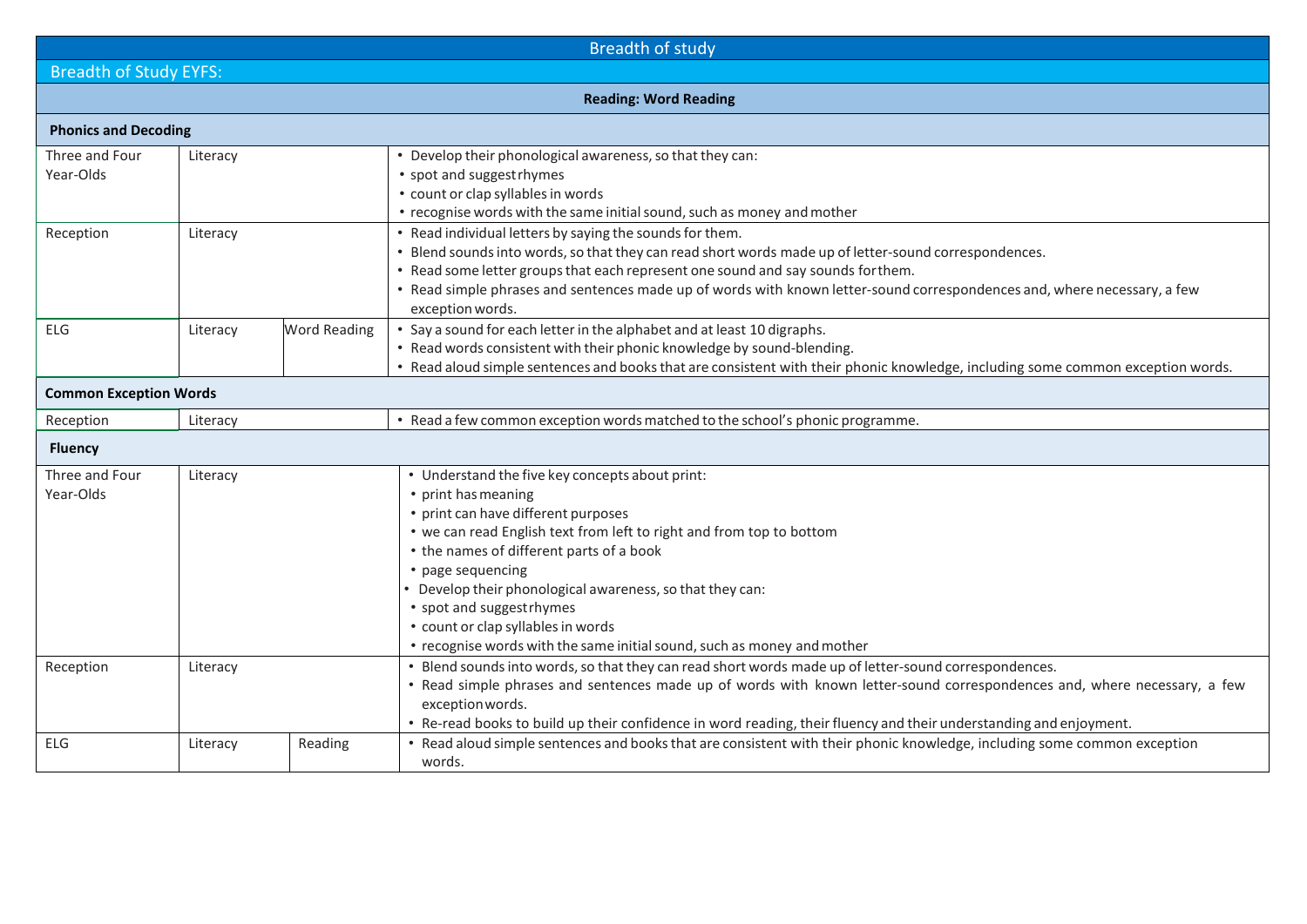|                                                  | <b>Reading: Comprehension</b>                                                                                               |                           |                                                                                                                                                                                                                                                                                                                                                                                                                          |  |  |  |
|--------------------------------------------------|-----------------------------------------------------------------------------------------------------------------------------|---------------------------|--------------------------------------------------------------------------------------------------------------------------------------------------------------------------------------------------------------------------------------------------------------------------------------------------------------------------------------------------------------------------------------------------------------------------|--|--|--|
| <b>Understanding and Correcting Inaccuracies</b> |                                                                                                                             |                           |                                                                                                                                                                                                                                                                                                                                                                                                                          |  |  |  |
| Three and Four-Year-Olds                         | Communication and Language                                                                                                  |                           | • Enjoy listening to longer stories and can remember much of what happens.<br>• Understand 'why' questions, like: "Why do you think the caterpillar got sofat?"<br>. Be able to express a point of view and debate when they disagree with an adult or a friend, using words as well as<br>actions.                                                                                                                      |  |  |  |
|                                                  | Literacy                                                                                                                    |                           | • Engage in extended conversations about stories, learning new vocabulary.                                                                                                                                                                                                                                                                                                                                               |  |  |  |
| Reception                                        | Communication and Language                                                                                                  |                           | • Listen to and talk about stories to build familiarity and understanding.<br>• Retell the story, once they have developed a deep familiarity with the text, some as exact repetition and some in their<br>own words.<br>• Listen carefully to rhymes and songs, paying attention to how they sound.<br>• Listen to and talk about selected non-fiction to develop a deep familiarity with new knowledge and vocabulary. |  |  |  |
| <b>ELG</b>                                       | Comprehension<br>Literacy<br>and recently introduced vocabulary.<br>• Anticipate (where appropriate) key events in stories. |                           | • Demonstrate understanding of what has been read to them by retelling stories and narratives using their own words<br>• Use and understand recently introduced vocabulary during discussions about stories, non-fiction, rhymes and poems<br>and during role play.                                                                                                                                                      |  |  |  |
| <b>Comparing, Contrasting and Commenting</b>     |                                                                                                                             |                           |                                                                                                                                                                                                                                                                                                                                                                                                                          |  |  |  |
| Three and Four-Year-Olds                         | Communication and Language                                                                                                  |                           | • Be able to express a point of view and debate when they disagree with an adult or a friend, using words as well as<br>actions.                                                                                                                                                                                                                                                                                         |  |  |  |
| Reception                                        | Understanding the World                                                                                                     |                           | • Compare and contrast characters from stories, including figures from the past.                                                                                                                                                                                                                                                                                                                                         |  |  |  |
| ELG                                              | Communication<br>Listening,<br>Attention and<br>and Language<br>Understanding                                               |                           | • Listen attentively and respond to what they hear with relevant questions, comments and actions when being read to<br>and during whole class discussions and small group interactions.                                                                                                                                                                                                                                  |  |  |  |
|                                                  |                                                                                                                             | Speaking                  | • Offer explanations for why things might happen, making use of recently introduced vocabulary from stories, non-<br>fiction, rhymes and poems when appropriate.                                                                                                                                                                                                                                                         |  |  |  |
| <b>Words in Context and Authorial Choice</b>     |                                                                                                                             |                           |                                                                                                                                                                                                                                                                                                                                                                                                                          |  |  |  |
| Three and Four-Year-Olds                         | Communication and Language                                                                                                  |                           | • Use a wider range of vocabulary.                                                                                                                                                                                                                                                                                                                                                                                       |  |  |  |
|                                                  | Literacy                                                                                                                    |                           | • Engage in extended conversations about stories, learning new vocabulary.                                                                                                                                                                                                                                                                                                                                               |  |  |  |
| Communication and Language<br>Reception          |                                                                                                                             |                           | • Learn new vocabulary.<br>• Use new vocabulary throughout the day.<br>• Retell the story, once they have developed a deep familiarity with the text, some as exact repetition and some in their<br>own words.<br>• Use new vocabulary in different contexts.<br>• Listen to and talk about selected non-fiction to develop a deep familiarity with new knowledge and vocabulary.                                        |  |  |  |
| <b>ELG</b>                                       | Communication<br>and Language<br>Literacy                                                                                   | Speaking<br>Comprehension | • Offer explanations for why things might happen, making use of recently introduced vocabulary from stories, non-<br>fiction, rhymes and poems when appropriate.<br>• Demonstrate understanding of what has been read to them by retelling stories and narratives using their own words                                                                                                                                  |  |  |  |
|                                                  |                                                                                                                             |                           |                                                                                                                                                                                                                                                                                                                                                                                                                          |  |  |  |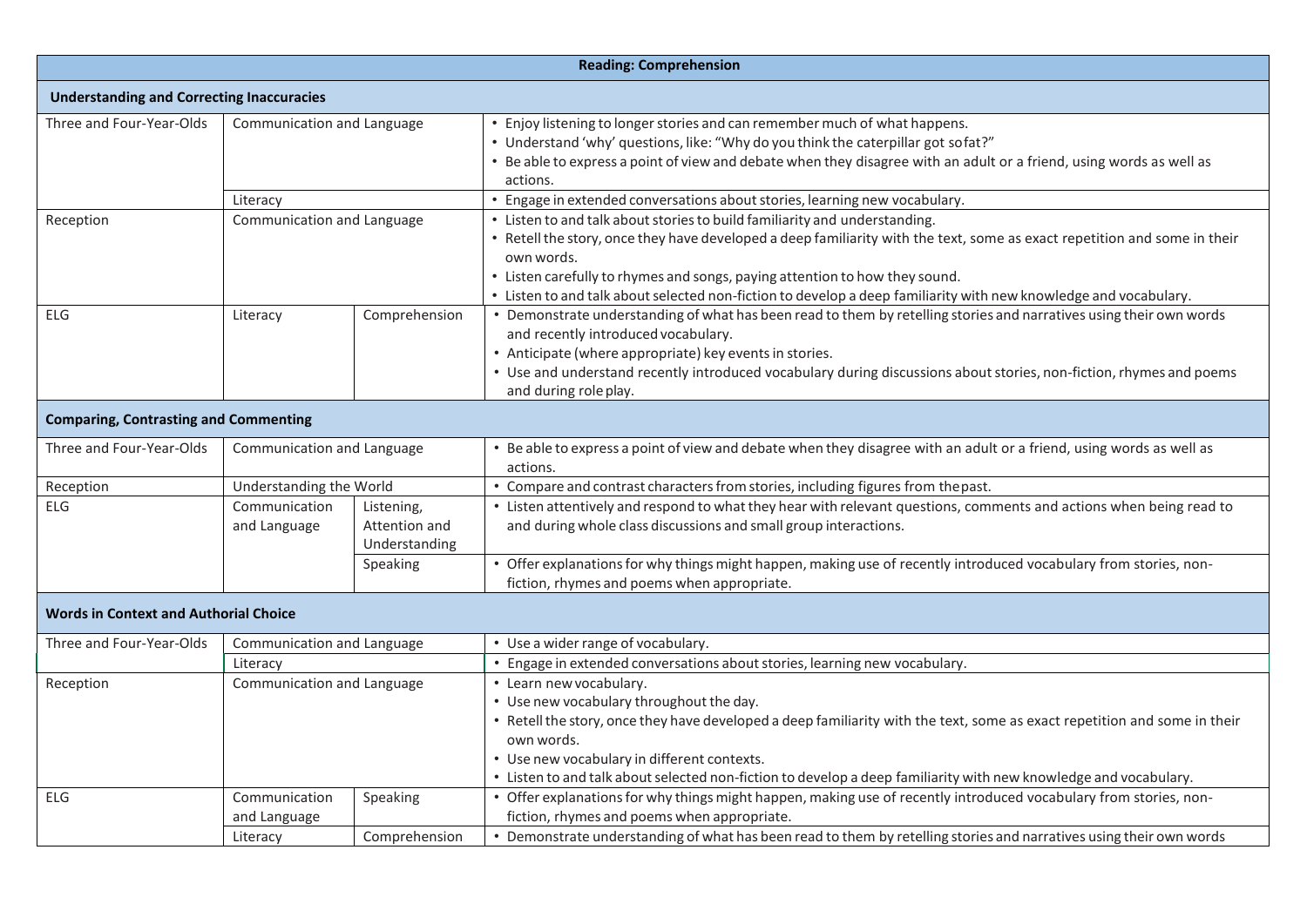|                                 |                            |               | and recently introduced vocabulary.<br>Use and understand recently introduced vocabulary during discussions about stories, non-fiction, rhymes and poems<br>and during role play. |
|---------------------------------|----------------------------|---------------|-----------------------------------------------------------------------------------------------------------------------------------------------------------------------------------|
| <b>Inference and Prediction</b> |                            |               |                                                                                                                                                                                   |
| Three and Four-Year-Olds        | Communication and Language |               | • Understand 'why' questions, like: "Why do you think the caterpillar got sofat?"                                                                                                 |
| ELG                             | Communication              | Speaking      | Offer explanations for why things might happen, making use of recently introduced vocabulary from stories, non-                                                                   |
|                                 | and Language               |               | fiction, rhymes and poems when appropriate.                                                                                                                                       |
|                                 | Literacy                   | Comprehension | Anticipate (where appropriate) key events in stories.                                                                                                                             |
| <b>Non-Fiction</b>              |                            |               |                                                                                                                                                                                   |
| Reception                       | Communication and Language |               | • Engage in non-fiction books.                                                                                                                                                    |
|                                 |                            |               | • Listen to and talk about selected non-fiction to develop a deep familiarity with new knowledge and vocabulary.                                                                  |
| ELG                             | Communication              | Speaking      | • Offer explanations for why things might happen, making use of recently introduced vocabulary from stories, non-                                                                 |
|                                 | and Language               |               | fiction, rhymes and poems when appropriate.                                                                                                                                       |
|                                 | Literacy                   | Comprehension | Use and understand recently introduced vocabulary during discussions about stories, non-fiction, rhymes and poems<br>and during role play.                                        |

## Breadth of study Key Stage 1 and Key Stage 2:

The programmes of study for reading at key stages 1 and 2 consist of 2 dimensions (Similar to that of writing):

- word reading
- comprehension (both listening and reading)

It is essential that teaching focuses on developing pupils' competence in both dimensions; different kinds of teaching are needed for each.

Skilled word reading involves both the speedy working out of the pronunciation of unfamiliar printed words (decoding) and the speedy recognition of familiar printed words. Underpinning both is the understanding that the letters on the page represent the sounds in spoken words. This is why phonics should be emphasised in the early teaching of reading to beginners (ie unskilled readers) when they start school.

Good comprehension draws from linguistic knowledge (in particular of vocabulary and grammar) and on knowledge of the world. Comprehension skills develop through pupils' experience of high-quality discussion with the teacher, as well as from reading and discussing a range of stories, poems and non-fiction. All pupils must be encouraged to read widely across both fiction and non-fiction to develop their knowledge of themselves and the world they live in, to establish an appreciation and love of reading, and to gain knowledge across the curriculum. Reading widely and often increases pupils' vocabulary because they encounter words they would rarely hear or use in everyday speech. Reading also feeds pupils' imagination and opens up a treasure house of wonder and joy for curious young minds.

It is essential that, by the end of their primary education, all pupils are able to read fluently, and with confidence, in any subject in their forthcoming secondary education.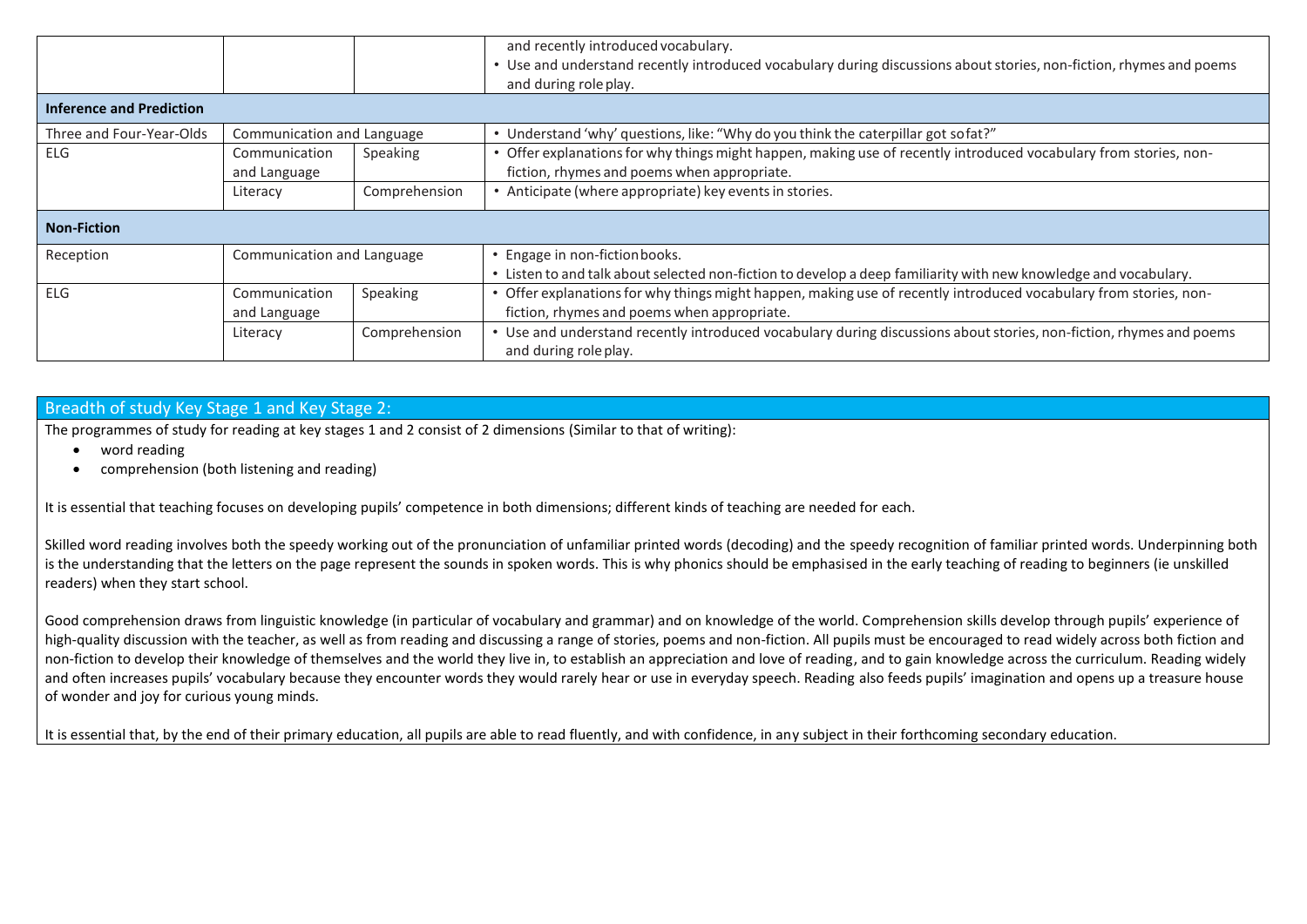|                             | Year 1                                                                                                                                                                                                                                                                                                                                                                                                                                                                                                                                                                                                                                                                                                                                                                                                                                                                                                                                                                                                                                                                                                                                            | Year <sub>2</sub>                                                                                                                                                                                                                                                                                                                                                                                                                                                                                                                                                                                                                                                                                                                                                                                                                                                                                                                                                                                                                                                                                                                                 | Year <sub>3</sub>                                                                                                                                                                                                                                                                                                                                                                                                                                                                                                                                                                                                       | Year <sub>4</sub>                                                                                                                                                                                                                                                                                                                                                                                                                                                                                                                                                                                                                                               | Year <sub>5</sub>                                                                                                                                                                                                                                                                               | Year <sub>6</sub>                                                                                                                                                                                                                                                                               |
|-----------------------------|---------------------------------------------------------------------------------------------------------------------------------------------------------------------------------------------------------------------------------------------------------------------------------------------------------------------------------------------------------------------------------------------------------------------------------------------------------------------------------------------------------------------------------------------------------------------------------------------------------------------------------------------------------------------------------------------------------------------------------------------------------------------------------------------------------------------------------------------------------------------------------------------------------------------------------------------------------------------------------------------------------------------------------------------------------------------------------------------------------------------------------------------------|---------------------------------------------------------------------------------------------------------------------------------------------------------------------------------------------------------------------------------------------------------------------------------------------------------------------------------------------------------------------------------------------------------------------------------------------------------------------------------------------------------------------------------------------------------------------------------------------------------------------------------------------------------------------------------------------------------------------------------------------------------------------------------------------------------------------------------------------------------------------------------------------------------------------------------------------------------------------------------------------------------------------------------------------------------------------------------------------------------------------------------------------------|-------------------------------------------------------------------------------------------------------------------------------------------------------------------------------------------------------------------------------------------------------------------------------------------------------------------------------------------------------------------------------------------------------------------------------------------------------------------------------------------------------------------------------------------------------------------------------------------------------------------------|-----------------------------------------------------------------------------------------------------------------------------------------------------------------------------------------------------------------------------------------------------------------------------------------------------------------------------------------------------------------------------------------------------------------------------------------------------------------------------------------------------------------------------------------------------------------------------------------------------------------------------------------------------------------|-------------------------------------------------------------------------------------------------------------------------------------------------------------------------------------------------------------------------------------------------------------------------------------------------|-------------------------------------------------------------------------------------------------------------------------------------------------------------------------------------------------------------------------------------------------------------------------------------------------|
| ding<br>eā<br>œ<br>ord<br>Š | Letters and Sounds Phases 4 to 5<br>apply phonic knowledge and<br>skills as the route to decode<br>words<br>respond speedily with the correct sound to<br>graphemes (letters or groups of letters) for<br>all 40+ phonemes, including, where<br>applicable, alternative sounds for<br>graphemes (e.g. ow in snow and cow)<br>read accurately by blending sounds in<br>unfamiliar words containing GPCs that have<br>been taught<br>read common exception words,<br>noting unusual correspondences<br>between spelling and sound and<br>where these occur in the word<br>read words containing taught GPCs and<br>-s, -es, -ing, -ed, -er and -est endings<br>read other words of more than one syllable<br>that contain taught GPCs<br>read words with contractions [for<br>example, I'm, I'll, we'll], and understand<br>that the apostrophe represents the<br>omitted letter(s)<br>read aloud accurately books that are<br>consistent with their developing phonic<br>knowledge and that do not require them to<br>use other strategies to work out words<br>re-read these books to build up<br>their fluency and confidence in<br>word reading | continue to apply phonic knowledge and<br>skills as the route to decode words until<br>automatic decoding has become embedded<br>and reading is fluent<br>read accurately by blending the sounds in<br>words that contain the graphemes taught so<br>far, especially recognising alternative sounds<br>for graphemes<br>read accurately words of two or more<br>syllables that contain the same graphemes<br>as above (e.g., shoulder,<br>roundabout, grouping)<br>read words containing common suffixes (e.g.<br>$-ness$ ,-ment, -ful, -ly)<br>read further common exception words,<br>noting unusual correspondences between<br>spelling and sound and where these occur in<br>the word<br>read most words quickly and accurately,<br>without overt sounding and blending, when<br>they have been frequently encountered (e.g.<br>shout, hand, stop, dream)<br>read aloud books closely matched to their<br>improving phonic knowledge, sounding out<br>unfamiliar words accurately, automatically<br>and without undue hesitation<br>re-read these books to build up their fluency<br>and confidence in word reading<br>begin to read silently | apply their growing knowledge of root<br>words, prefixes (e.g. un-, dis-,-mis-, re-) and<br>suffixes $(e.a. -ation, -ous)$<br>(etymology and morphology) as listed in<br>National Curriculum English Appendix 1,<br>both to read aloud and to understand the<br>meaning of new words they meet<br>read further exception words, noting the<br>unusual correspondences between spelling<br>and sound, and where these occur in the<br>word<br>begin to accurately and fluently read books<br>written at an age-appropriate level at a speed<br>that is sufficient to enable a focus on<br>understanding<br>read silently | apply their growing knowledge of root<br>words, prefixes (e.g. sub-, inter-,-anti-,<br>auto-) and suffixes (e.g. -ation, -ous, -tion,<br>-sion, -ssion, -cian ) (etymology and<br>morphology) as listed in National<br>Curriculum English Appendix 1, both to<br>read aloud and to understand the<br>meaning of new words they meet<br>read further exception words,<br>noting the unusual<br>correspondences between<br>spelling and sound, and where<br>these occur in the word<br>accurately and fluently read books written<br>at an age-appropriate interest level at a<br>speed that is sufficient to enable a focus<br>on understanding<br>read silently | apply their growing knowledge of root<br>words, prefixes and suffixes (morphology<br>and etymology), as listed in National<br>Curriculum English Appendix 1, both to<br>read aloud and to understand the<br>meaning of new words that they meet<br>read silently for a sustained period of time | apply their growing knowledge of root<br>words, prefixes and suffixes (morphology<br>and etymology), as listed in National<br>Curriculum English Appendix 1, both to<br>read aloud and to understand the<br>meaning of new words that they meet<br>read silently for a sustained period of time |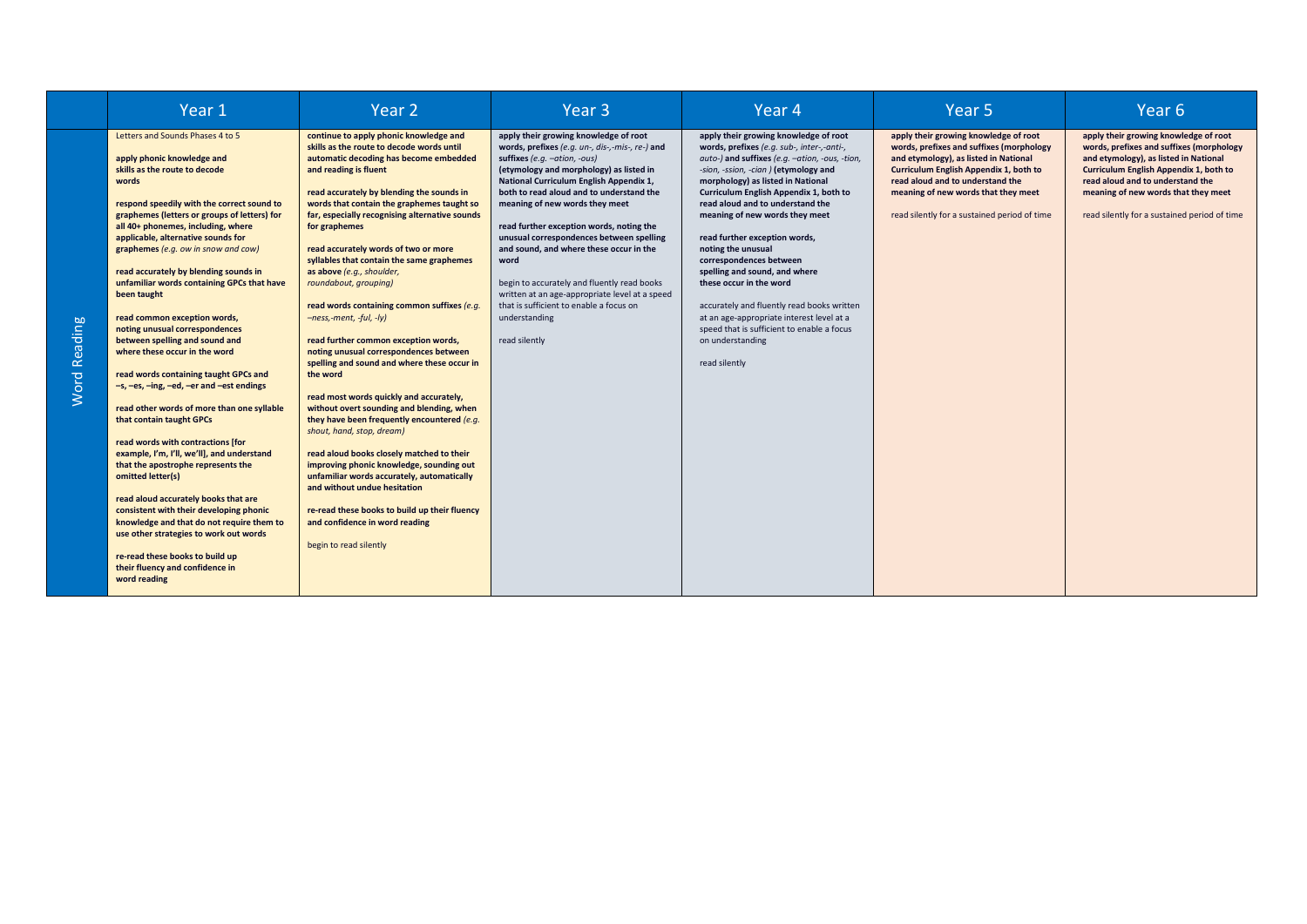| Reading<br>Comprehension: Engaging in a range of           | regularly listen to and discuss a wide range<br>of poems, stories and non-fiction at a level<br>beyond that at which they can read<br>independently with the teacher, other adults<br>and each other, (including those from the<br>school's identified Y1 'core texts')<br>link what they read or hear read to their<br>own experiences<br>make personal reading choices and simple<br>comments about reading preferences (e.g.<br>say what they like/dislike<br>about a text)                                                                         | regularly listen to, discuss and express views<br>about a wide range of contemporary and<br>classic poetry, stories and non-fiction at a<br>level beyond that at which they can read<br>independently (including those from the<br>school's<br>identified Y2 'core texts')<br>read for a range of purposes (e.g. enjoyment,<br>to find out information)<br>make personal reading choices and explain<br>reasons for these (e.g. linked to content, cover,<br>recommend books that they have read to their<br>peers (make links to personal reading choices<br>and reasons for these)<br>identify appropriate non-fiction books to use<br>to find out information about a given topic | regularly listen to and discuss a wide range<br>of fiction (including whole books), poetry,<br>plays, non-fiction and reference books or<br>textbooks at a level beyond those they might<br>not choose themselves (including those from<br>the school's identified Y3 'core texts')<br>read for a range of purposes (e.g. enjoyment,<br>to find out information or the meaning of new<br>words)<br>make personal reading choices and explain<br>reasons for these (e.g. referring to the author,<br>blurb and content)<br>recommend books that they have read to<br>their peers (making links to personal reading<br>choices and reasons for these)<br>appraise non-fiction texts to evaluate their<br>usefulness | regularly listen to and discuss a wide range<br>of fiction (including whole books), poetry,<br>plays, non-fiction and reference books or<br>textbooks at a level beyond those they<br>might choose themselves (including those<br>from the school's identified Y4 'core texts')<br>read for a range of purposes (e.g.<br>enjoyment, to find out information or the<br>meaning of new words)<br>make personal reading choices and explain<br>reasons for these (e.g. referring to the author,<br>blurb, content and genre)<br>recommend books that they have read to<br>their peers (making links to personal reading<br>choices and reasons for these)<br>quickly appraise non-fiction texts to evaluate<br>their usefulness | regularly listen to and discuss a range of<br>fiction (including whole novels), poetry,<br>plays and non-fiction from a wide range of<br>authors and genres which they might not<br>choose to read for themselves (including<br>those<br>from the school's identified Y5 'core texts')<br>continue to read and discuss an<br>increasingly wide range of fiction,<br>poetry, plays, non-fiction and<br>reference books or textbooks<br>read for a range of purposes (e.g.<br>enjoyment, to find out information or<br>the meaning of new words)<br>make personal reading choices and explain<br>reasons for these (e.g. style, genre etc.)<br>reflect on reading preferences and habits<br>and compare these with those of others<br>recommend books that they have read<br>to their peers, giving reasons for their<br>choices (making links to personal<br>reading choices and reasons for these)<br>quickly appraise non-fiction texts<br>to evaluate their usefulness and<br>quality | regularly listen to and discuss a range of<br>fiction (including whole novels), poetry,<br>plays and non-fiction from a wide range of<br>authors and genres which they might not<br>choose to read for themselves (including<br>those<br>from the school's identified Y6 'core texts')<br>continue to read and discuss an increasingly<br>wide range of fiction, poetry, plays, non-<br>fiction and reference books or textbooks<br>(including reading longer texts with<br>sustained stamina and interest)<br>read for a range of purposes (e.g.<br>enjoyment, to find out information or the<br>meaning of new words)<br>make personal reading choices and explain<br>reasons for these (e.g. style, genre etc.)<br>reflect on reading preferences (including in<br>reading groups) and habits and plan<br>personal reading goals<br>recommend books that they have read to<br>their peers, giving reasons for their choices<br>(making links to personal reading choices<br>and reasons for these)<br>quickly appraise non-fiction texts to evaluate<br>their usefulness and quality |
|------------------------------------------------------------|--------------------------------------------------------------------------------------------------------------------------------------------------------------------------------------------------------------------------------------------------------------------------------------------------------------------------------------------------------------------------------------------------------------------------------------------------------------------------------------------------------------------------------------------------------|--------------------------------------------------------------------------------------------------------------------------------------------------------------------------------------------------------------------------------------------------------------------------------------------------------------------------------------------------------------------------------------------------------------------------------------------------------------------------------------------------------------------------------------------------------------------------------------------------------------------------------------------------------------------------------------|-------------------------------------------------------------------------------------------------------------------------------------------------------------------------------------------------------------------------------------------------------------------------------------------------------------------------------------------------------------------------------------------------------------------------------------------------------------------------------------------------------------------------------------------------------------------------------------------------------------------------------------------------------------------------------------------------------------------|------------------------------------------------------------------------------------------------------------------------------------------------------------------------------------------------------------------------------------------------------------------------------------------------------------------------------------------------------------------------------------------------------------------------------------------------------------------------------------------------------------------------------------------------------------------------------------------------------------------------------------------------------------------------------------------------------------------------------|-----------------------------------------------------------------------------------------------------------------------------------------------------------------------------------------------------------------------------------------------------------------------------------------------------------------------------------------------------------------------------------------------------------------------------------------------------------------------------------------------------------------------------------------------------------------------------------------------------------------------------------------------------------------------------------------------------------------------------------------------------------------------------------------------------------------------------------------------------------------------------------------------------------------------------------------------------------------------------------------|-----------------------------------------------------------------------------------------------------------------------------------------------------------------------------------------------------------------------------------------------------------------------------------------------------------------------------------------------------------------------------------------------------------------------------------------------------------------------------------------------------------------------------------------------------------------------------------------------------------------------------------------------------------------------------------------------------------------------------------------------------------------------------------------------------------------------------------------------------------------------------------------------------------------------------------------------------------------------------------------------------------------------------------------------------------------------------------------|
| sranding the structure of<br>Texts<br>Comprenension: Under | be introduced to a variety of non-fiction<br>books<br>distinguish the differences between fiction<br>and non-fiction texts and discuss the<br>different purposes for reading them<br>sort non-fiction books into those with similar<br>content/ structure<br>identify simple non-fiction features that<br>support the structure of the text (e.g. labels,<br>titles, captions)<br>discuss the sequence of events in stories and<br>identify the beginning, middle and end<br>discuss a poem's pattern (e.g. poems with<br>repeating patterns or lines) | be introduced to non-fiction books that are<br>structured in different ways<br>identify non-fiction features that support the<br>structure of the text (e.g. sub-headings,<br>contents, glossary, captions,<br>text boxes, diagrams)<br>discuss the sequence of events in books<br>(including identifying the five stages of a<br>story) and how items of information are<br>related<br>recognise the structure and/or patterns of<br>some simple forms of poetry (e.g. list poems,<br>question and answer poems, simple rhyming<br>poetry)                                                                                                                                          | read books that are structured in different<br>ways<br>identify non-fiction features that support the<br>structure of the text<br>sequence the main events in stories into the<br>five stages<br>recognise some different forms of poetry<br>and their structure and/or pattern (e.g. free<br>verse, narrative poetry, alphabet poems, rap,<br>riddle, shape poems and calligrams)                                                                                                                                                                                                                                                                                                                                | read books that are structured in different<br>ways<br>identify non-fiction features that support the<br>structure of the text<br>sequence the main events in longer stories into<br>the five stages<br>recognise some different forms<br>of poetry and their structure<br>(e.g. free verse, narrative poetry,<br>haiku, limericks, cinquains,<br>kennings)                                                                                                                                                                                                                                                                                                                                                                  | read books that are structured in different<br>ways<br>recognise that different text types use<br>different features to support the structure<br>sequence the main events in longer stories<br>into the five stages and identify how writers<br>use more complex structures that do not have<br>simple linear chronology<br>(e.g. flashbacks and 'time-slip')<br>recognise and compare an increasing range of<br>poetry structures (e.g. free verse, narrative<br>poetry, quatrain,<br>tanka)                                                                                                                                                                                                                                                                                                                                                                                                                                                                                           | read books that are structured in different<br>ways<br>recognise that different text types use<br>different features to support the structure<br>sequence the main events in longer stories<br>into the five stages and identify how writers<br>use more complex structures that do not<br>have simple linear chronology<br>(e.g. flash-forward, back-story, parallel<br>narratives)<br>recognise and compare an increasing range of<br>poetry structures (e.g. free verse, narrative<br>poetry, sonnets, renga, ballad, monologues,<br>couplets) and comment on how their<br>structure influences meaning                                                                                                                                                                                                                                                                                                                                                                                                                                                                              |

Comprehension: Understanding the structure of

Comprehension: Understanding the structure of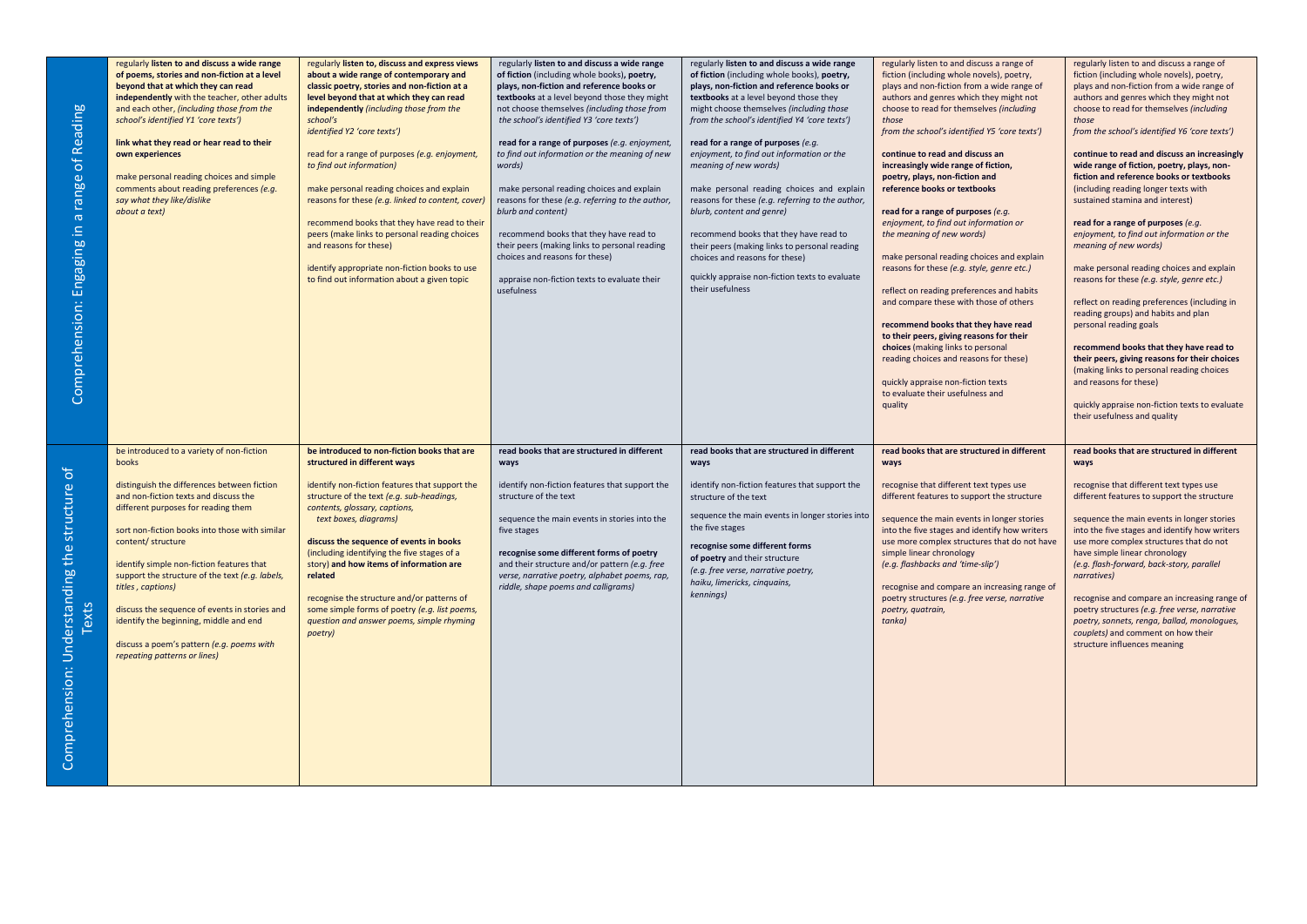| context of texts<br>Comprehension: Understanding the<br>and<br>conventions<br>emes,<br>좀 | become very familiar with key stories, fairy<br>stories and traditional tales, retell them<br>and consider their particular<br>characteristics and (retell in a range of<br>contexts (e.g. small world, role play, story<br>boxes, puppets, storytelling)<br>recognise and join in with predictable<br>phrases/story language (e.g. typical phrases<br>for fairy story openings, patterns and<br>repetition to support oral retelling)<br>recognise the elements of stories (e.g. main<br>events, main characters and whether they<br>are good or bad, settings) | become increasingly familiar with and<br>retell a wider range of stories, fairy stories<br>and traditional tales (continue to retell in a<br>range of contexts<br>recognise simple recurring literary<br>language in stories and poetry (e.g. typical<br>phrases or expressions: ' run, run as<br>fast as you can'; 'Long, long ago in a land<br>far, far away')<br>recognise typical settings (e.g. forest for a<br>fairy story) and characters (e.g. good and<br>bad and what typically happens to them) | increase familiarity with a wide range of<br>books, including (less familiar) fairy stories,<br>fables and folk<br>tales (e.g. Grimm's Fairy Tales, Rudyard<br>Kipling and 'Just So' Stories) and retell some<br>of these orally<br>identify themes and conventions in a wide<br>range of books (e.g.: typical characters; use<br>of magical devices in fairy stories and folk<br>tales; the triumph of good over evil or weak<br>over strong; the conventions of different types<br>of non-fiction writing [e.g. the greeting and<br>sign off in a letter]) | increase familiarity with a wide range of<br>books, including (less familiar) fairy stories,<br>myths and legends, and retell some of these<br>orally<br>identify themes and conventions in a wide<br>range of books (e.g. safe and dangerous; just<br>and unjust; origins of the earth in creation<br>stories; the conventions of different types of<br>non-fiction writing [e.g. a diary written in the<br>first person]) and make simple connections<br>between texts (e.g. similarities in plot, topic<br>or books by the same author, about the same<br>characters) | increase familiarity with a wide range of<br>books, including myths, legends and<br>traditional stories, modern fiction, fiction<br>from our literary heritage, and books from<br>other cultures and traditions<br>identify and discuss themes and conventions<br>in and across a wide range of writing $(e.g.:$<br>loss; heroism;<br>friendship; the conventions of different types<br>of non-fiction writing [e.g. 5Ws in newspaper<br>reports]; how a common theme is presented in<br>different genres [e.g. pollution in poetry,<br>narrative and other media])<br>make comparisons within books (e.g.:<br>settings; themes; different characteristics of<br>main characters; characters' viewpoints of<br>same events) | increase familiarity with a wide range of<br>books, including myths, legends and<br>traditional stories, modern fiction, fiction from<br>our literary heritage, and books from other<br>cultures and traditions<br>identify and discuss themes and conventions in<br>and across a wide range of writing (e.g.:<br>characters that<br>challenge stereotypes; the conventions of<br>different types of non-fiction writing [e.g. in<br>biographies and autobiographies])<br>make comparisons within and across books<br>(e.g.: settings; themes; different accounts of<br>similar events in different books [such as being<br>an evacuee in 'Carrie's War' and 'Goodnight Mr<br>Tom']; viewpoints of different authors of the<br>same event) |
|------------------------------------------------------------------------------------------|------------------------------------------------------------------------------------------------------------------------------------------------------------------------------------------------------------------------------------------------------------------------------------------------------------------------------------------------------------------------------------------------------------------------------------------------------------------------------------------------------------------------------------------------------------------|------------------------------------------------------------------------------------------------------------------------------------------------------------------------------------------------------------------------------------------------------------------------------------------------------------------------------------------------------------------------------------------------------------------------------------------------------------------------------------------------------------|--------------------------------------------------------------------------------------------------------------------------------------------------------------------------------------------------------------------------------------------------------------------------------------------------------------------------------------------------------------------------------------------------------------------------------------------------------------------------------------------------------------------------------------------------------------|--------------------------------------------------------------------------------------------------------------------------------------------------------------------------------------------------------------------------------------------------------------------------------------------------------------------------------------------------------------------------------------------------------------------------------------------------------------------------------------------------------------------------------------------------------------------------|-----------------------------------------------------------------------------------------------------------------------------------------------------------------------------------------------------------------------------------------------------------------------------------------------------------------------------------------------------------------------------------------------------------------------------------------------------------------------------------------------------------------------------------------------------------------------------------------------------------------------------------------------------------------------------------------------------------------------------|--------------------------------------------------------------------------------------------------------------------------------------------------------------------------------------------------------------------------------------------------------------------------------------------------------------------------------------------------------------------------------------------------------------------------------------------------------------------------------------------------------------------------------------------------------------------------------------------------------------------------------------------------------------------------------------------------------------------------------------------|
| Performing Poetry/<br>Comprehension:<br>playscripts                                      | learn to appreciate rhymes and poems, and to<br>recite some by heart<br>perform poetry in unison, following the rhythm<br>and keeping time<br>imitate and invent actions to accompany poetry                                                                                                                                                                                                                                                                                                                                                                     | continue to build up a repertoire of poems<br>learnt by heart, appreciate these and recite<br>some, with appropriate intonation to make<br>the meaning clear<br>perform poetry individually or together; speak<br>audibly and clearly                                                                                                                                                                                                                                                                      | prepare poems and play scripts to read<br>aloud and to perform and show<br>understanding through intonation, tone,<br>volume and action<br>perform poetry individually or together;<br>experiment with expression and use pauses<br>for effect                                                                                                                                                                                                                                                                                                               | prepare poems and play scripts to read<br>aloud and to perform and show<br>understanding through intonation, tone,<br>volume and action<br>perform poetry individually or together;<br>varying, pace                                                                                                                                                                                                                                                                                                                                                                     | learn a wider range of poetry by heart<br>prepare poems and plays to read aloud and<br>to perform (individually or together) and<br>show understanding through intonation,<br>tone and volume so that the meaning is clear<br>to an audience<br>use appropriate interaction between<br>characters in play scripts (e.g. body language,<br>facial expressions, tone of voice)                                                                                                                                                                                                                                                                                                                                                | learn a wider range of poetry by heart<br>prepare poems and plays to read aloud and<br>to perform (individually or together) and<br>show understanding through intonation,<br>tone and volume so that the meaning is<br>clear to an audience<br>use appropriate interaction<br>between characters in play<br>scripts (e.g. body language, facial<br>expressions, tone of voice)                                                                                                                                                                                                                                                                                                                                                            |
| Understanding word<br>Comprehension:<br>meanings                                         | discuss word meanings, linking new meanings<br>to those already known                                                                                                                                                                                                                                                                                                                                                                                                                                                                                            | discuss and clarify the meanings of words,<br>linking new meanings to known vocabulary<br>use picture dictionaries to check the<br>meanings of words they have read/heard<br>read<br>use morphology to work out the meaning<br>of unfamiliar words (e.g. prefixes)                                                                                                                                                                                                                                         | use dictionaries to check the meaning of<br>words that they have read<br>use morphological and etymological<br>knowledge to work out the meanings of<br>unknown words, including distinguishing<br>shades of meaning among related words<br>(link to NC Appendix 1: Y3/4 Spelling)                                                                                                                                                                                                                                                                           | use dictionaries to check the meaning of<br>words that they have read<br>use morphological and etymological<br>knowledge to work out the meanings of<br>unknown words, including distinguishing<br>'shades of meaning' among related words<br>(link to NC Appendix 1: Y3/4 Spelling)                                                                                                                                                                                                                                                                                     | use dictionaries to check the meaning of<br>words that they have read<br>use morphological and etymological<br>knowledge to work out the meanings of<br>unknown words (link to NC Appendix 1: Y3/4<br>Spelling Y5/6)<br>infer meanings of unfamiliar words                                                                                                                                                                                                                                                                                                                                                                                                                                                                  | use dictionaries to check the meaning of<br>words that they have read<br>use morphological and etymological<br>knowledge to work out the meanings of<br>unknown words (link to NC Appendix<br>1: Y3/4 Spelling Y5/6)<br>infer meanings of unfamiliar words                                                                                                                                                                                                                                                                                                                                                                                                                                                                                 |
| use<br>Comprehension:<br>Understanding the<br>Language<br>$\overline{\sigma}$            | discuss favourite words and phrases<br>in poems and stories                                                                                                                                                                                                                                                                                                                                                                                                                                                                                                      | identify, discuss and collect their favourite<br>words and phrases and give reasons for<br>choice (e.g. alliteration, humorous phrases)                                                                                                                                                                                                                                                                                                                                                                    | identify, discuss and collect words and<br>phrases that capture the reader's interest<br>and imagination<br>identify why authors/poets have used particular<br>language                                                                                                                                                                                                                                                                                                                                                                                      | identify, discuss and collect words and<br>phrases that capture the reader's<br>interest and imagination<br>identify why authors/poets have used<br>particular language (e.g. similes to create<br>pictures and alliteration and<br>rhyme to create sound effects)                                                                                                                                                                                                                                                                                                       | identify, discuss and collect words and<br>phrases that capture the reader's interest and<br>imagination<br>discuss and evaluate how authors use<br>language, including figurative language,<br>considering the impact on the reader<br>(e.g.: explore, recognize and use the<br>terms metaphor, simile and imagery; explain<br>the effect of humorous language choices)                                                                                                                                                                                                                                                                                                                                                    | identify, discuss and collect words and<br>phrases that capture the reader's interest and<br>imagination<br>discuss and evaluate how authors use<br>language, including figurative language,<br>considering the impact on the reader (e.g.<br>explore, recognise and use the terms<br>personification, analogy, style and effect;<br>explain the effect of unusual, surprising or<br>dramatic language choices)                                                                                                                                                                                                                                                                                                                            |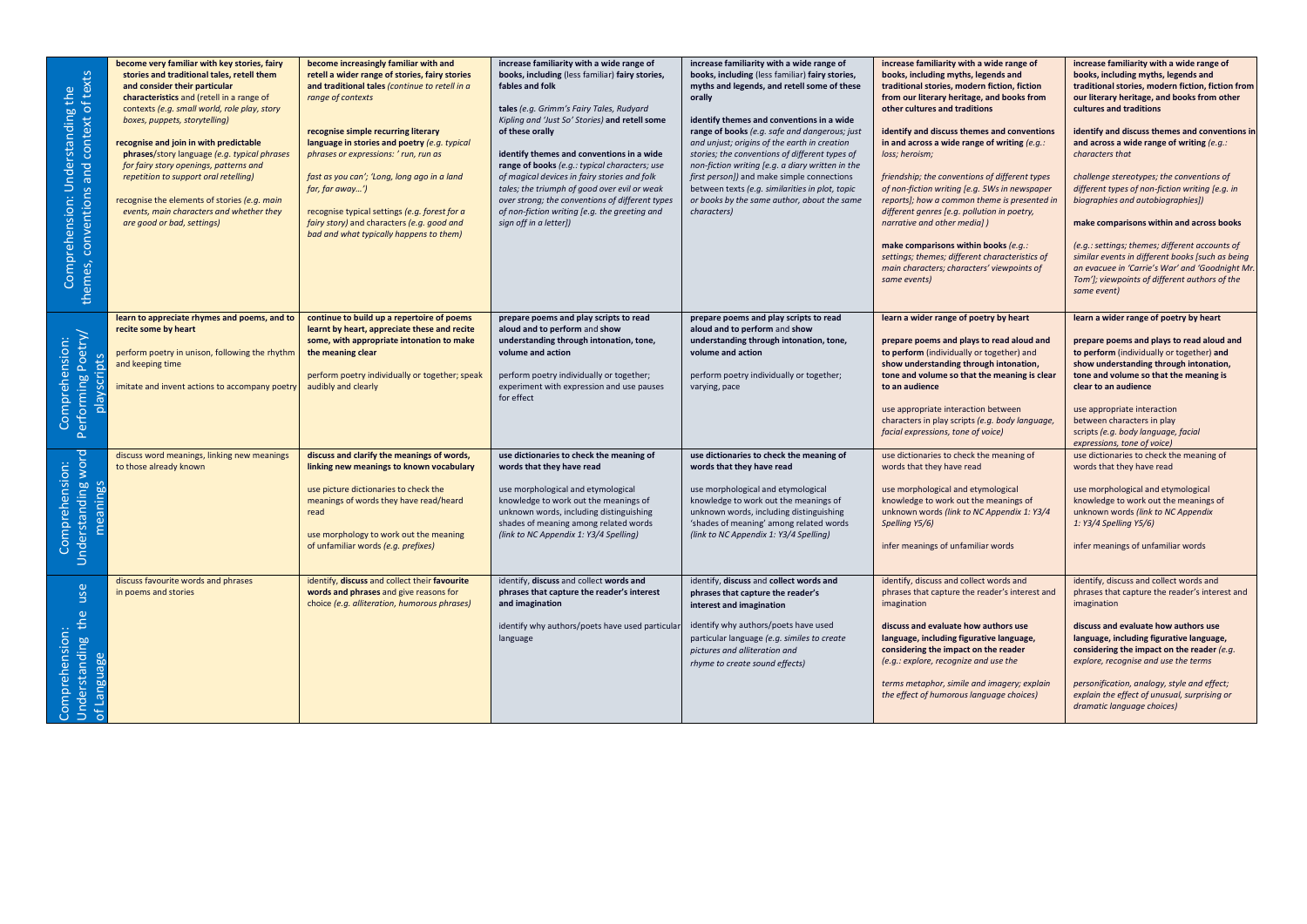| activate prior knowledge and draw on what  | activate prior knowledge and draw on what                                                 | activate prior knowledge and draw on what                      | activate prior knowledge and draw on what                                              | activate prior knowledge and draw on what        | activate prior knowledge and draw on what                                          |
|--------------------------------------------|-------------------------------------------------------------------------------------------|----------------------------------------------------------------|----------------------------------------------------------------------------------------|--------------------------------------------------|------------------------------------------------------------------------------------|
| they already know or on background         | they already know or on background                                                        | they already know or on background                             | they already know or on background                                                     | they already know or on background               | they already know or on background                                                 |
| information and vocabulary provided by     | information and vocabulary provided by                                                    | information and vocabulary provided by the                     | information and vocabulary provided by the                                             | information and vocabulary provided by the       | information and vocabulary provided by the                                         |
| the teacher                                | the teacher                                                                               | teacher                                                        | teacher                                                                                | teacher                                          | teacher                                                                            |
| discuss the significance of the title and  | use active reading strategies including:                                                  | use active reading strategies including:                       | use active reading strategies                                                          | use active reading strategies including:         | use active reading strategies including:                                           |
| events                                     | checking that the text makes sense to                                                     | checking that the text makes sense to                          | including: checking that the text                                                      | checking that the book makes sense to            | checking that the book makes sense to                                              |
|                                            | them as they read; correcting                                                             | them; discussing their understanding;                          | makes sense to them; discussing                                                        | them; discussing their understanding;            | them; discussing their understanding;                                              |
| use active reading strategies including:   | inaccurate reading (e.g. checking that                                                    | explaining the meaning of words in                             | their understanding; explaining the                                                    | exploring the meaning of words in                | exploring the meaning of words in context;                                         |
| checking that the text makes sense to      | the word they have                                                                        | context; asking questions to improve their                     | meaning of words in context; asking                                                    | context; asking questions to improve             | asking questions to improve their                                                  |
| them as they read; correcting              | decoded fits in<br>with<br>what                                                           | understanding of a text (e.g. I wonder why                     | questions to improve their                                                             | their understanding; modifying questions         | understanding; reading ahead to locate clues                                       |
| inaccurate reading; asking questions       | else they have read and makes                                                             | the character)                                                 | understanding of a text; re-reading                                                    | to refine thinking                               | to support understanding                                                           |
| (e.g. about things/                        |                                                                                           |                                                                | to support                                                                             |                                                  |                                                                                    |
| words in the text they do not understand)  | sense in the context of what they already                                                 | answer literal, inferential (see using inference               | understanding                                                                          | answer literal, inferential (see using inference | answer literal, inferential (see using inference                                   |
|                                            | know about the topic); asking questions                                                   | and making predictions section) and                            |                                                                                        | and making predictions section) and              | and making predictions section) and                                                |
| answer literal, inferential (see using     | (e.g. about things/words in the text                                                      | evaluative comprehension questions [by                         | answer literal, inferential (see using inference                                       | evaluative comprehension questions [by           | evaluative comprehension questions [by                                             |
| inference and making predictions section)  | they do not understand)                                                                   | making point + giving evidence]                                | and making predictions section) and                                                    | making point + giving evidence + elaboration]    | making point + giving evidence + elaboration]                                      |
| and evaluative comprehension questions     | answer literal, inferential (see using inference                                          | identify how language, structure, and                          | evaluative comprehension questions [by                                                 | identify how language, structure                 | identify how language, structure                                                   |
| participate in discussion about what       | and making predictions section) and evaluative                                            | presentation contribute to meaning                             | making point + giving evidence]                                                        | and presentation contribute to                   | and presentation contribute to                                                     |
| is read to them, taking turns and          | comprehension questions                                                                   |                                                                |                                                                                        | meaning                                          | meaning                                                                            |
| listen to what others say                  |                                                                                           | participate in discussion about both books                     | identify how language, structure,                                                      |                                                  |                                                                                    |
|                                            |                                                                                           | that are read to them and those they can                       | and presentation contribute to                                                         | distinguish between statements of fact and       | distinguish between statements of fact and                                         |
| explain clearly their understanding of     | participate in discussion about books, poems                                              | read for themselves, take turns and listen to                  | meaning                                                                                | opinion in non-fiction texts                     | opinion (e.g. compare facts and opinions in a                                      |
| what is read to them (e.g. give opinions   | and other works that are read to them and                                                 | what others say                                                |                                                                                        |                                                  | first-hand account of an event compared with                                       |
| about simple texts [e.g. Hansel was clever | those that they can read for themselves,                                                  |                                                                | participate in discussion about both books<br>that are read to them and those they can | participate in discussions about books that      | a reported example such as Samuel Pepys'                                           |
| when he put stones in his pocket)          | take turns and listen to what others say                                                  | explain and discuss their understanding of                     | read for themselves, take turns and listen to                                          | are read to them and those they can read for     | diary and a English textbook)                                                      |
|                                            |                                                                                           | books, poems and other material, both those                    | what others say                                                                        | themselves, build on their own and others'       |                                                                                    |
|                                            | explain and discuss their understanding of<br>books, poems and other material, both those | that they listen to and those that they read<br>for themselves |                                                                                        | ideas and challenge views courteously            | participate in discussions about books<br>that are read to them and those they can |
|                                            | that they listen to and those that they read                                              |                                                                | explain and discuss their understanding of                                             | provide reasoned justifications for their        | read for themselves, build on their own                                            |
|                                            | for themselves                                                                            |                                                                | books, poems and other material, both those                                            | views [by making point + giving evidence +       | and others' ideas and challenge views                                              |
|                                            |                                                                                           |                                                                | that they listen to and those that they read                                           | elaboration]                                     | courteously                                                                        |
|                                            |                                                                                           |                                                                | for themselves                                                                         |                                                  |                                                                                    |
|                                            |                                                                                           |                                                                |                                                                                        | explain and discuss their understanding          | provide reasoned justifications                                                    |
|                                            |                                                                                           |                                                                |                                                                                        | of what they have read, including                | for their views [by making point +                                                 |
|                                            |                                                                                           |                                                                |                                                                                        | through formal presentations                     | giving evidence + elaboration]                                                     |
|                                            |                                                                                           |                                                                |                                                                                        | (individually or in groups) and debates,         |                                                                                    |
|                                            |                                                                                           |                                                                |                                                                                        | maintaining a focus on the topic and             | explain and discuss their understanding                                            |
|                                            |                                                                                           |                                                                |                                                                                        | using notes where necessary                      | of what they have read, including<br>through formal presentations                  |
|                                            |                                                                                           |                                                                |                                                                                        |                                                  | (individually or in groups) and debates,                                           |
|                                            |                                                                                           |                                                                |                                                                                        |                                                  | maintaining a focus on the topic and                                               |
|                                            |                                                                                           |                                                                |                                                                                        |                                                  | using notes where necessary                                                        |
|                                            |                                                                                           |                                                                |                                                                                        |                                                  |                                                                                    |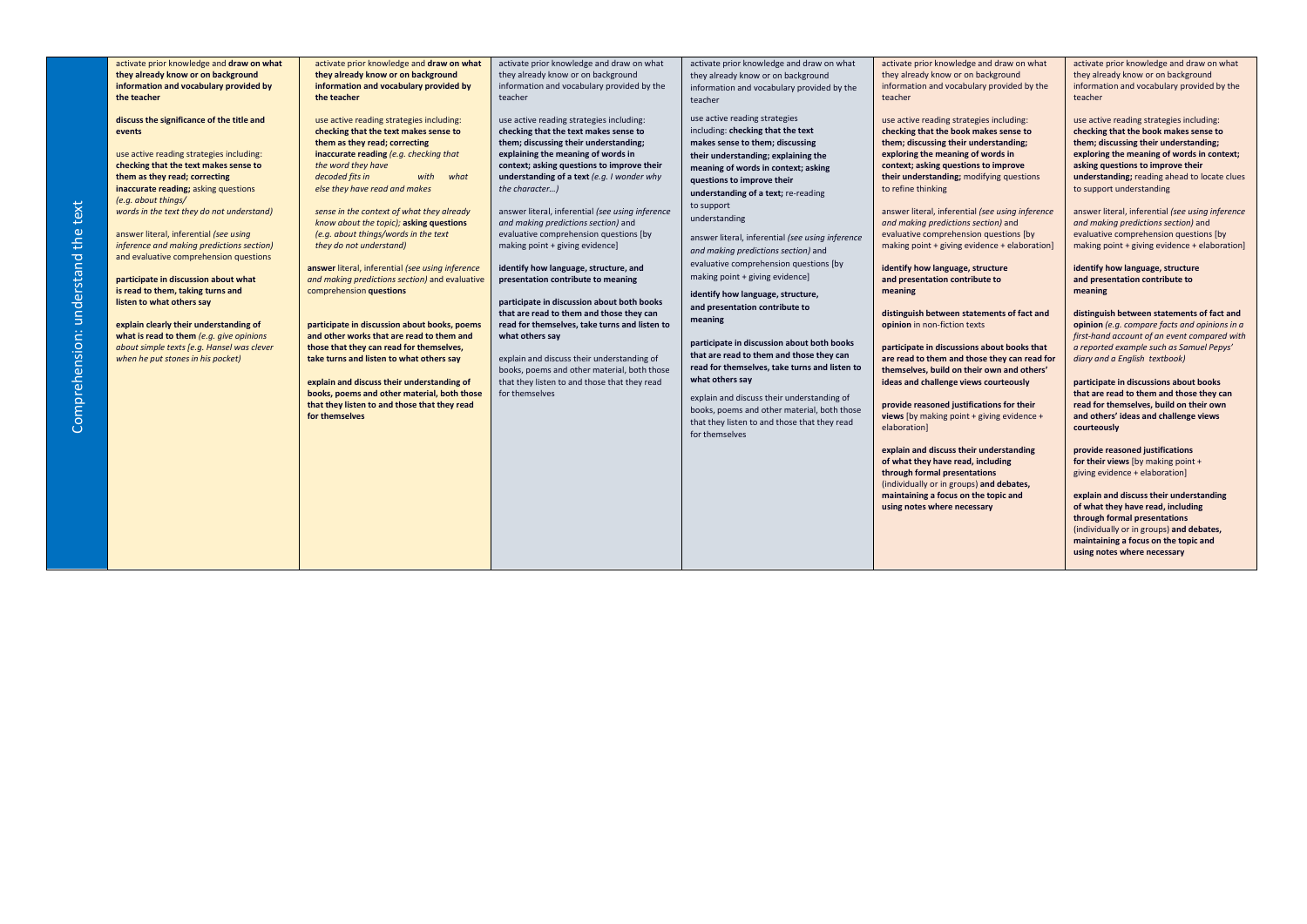| predictions<br>and making<br>Using inference<br>Comprehension: | make inferences on the basis of what is<br>being said and done and through detail in<br>pictures (e.g. character putting on sun<br>cream/t-shirt suggests it is sunny/hot)<br>predict what might happen on the<br>basis of what has been read so far (e.g.<br>about the content/purpose of a text<br>based on the title and the picture on the front<br>cover)<br>make simple predictions about what might<br>happen next in stories based on knowledge<br>of other stories and their own experience | make inferences on the basis of what is<br>being said and done (e.g. use actions of<br>characters to work out what time of day it<br>is [e.g. getting the bus to school suggests it<br>is early morning]; use actions of characters<br>to work out where the story is set [e.g.<br>'Alex jumped off the swing and ran over to<br>the slide' suggests he is in the park]; use<br>inference to understand what has<br>prompted a character's behaviour in a<br>story)<br>predict what might happen on the basis<br>of what has been read so far (e.g. about<br>how characters might behave<br>from what they say or do)<br>make predictions based on<br>knowledge of typical settings and<br>what is likely to happen in them<br>(e.g. a<br>character could get lost in a forest or meet<br>a wolf/bad character) and typical<br>characters and how they are likely to<br>behave<br>make predictions using experience<br>of reading books by the same author<br>(e.g. predict that a book by Julia<br>Donaldson will rhyme) | draw inferences such as inferring characters'<br>feelings, thoughts and motives from their<br>actions and justifying inferences with<br>evidence (e.g. use the verbs used for<br>dialogue to work out how a character is<br>feeling [e.g. shouted, sighed, joked])<br>predict what might happen from details<br>stated and implied (e.g. use descriptions of<br>a character's appearance to make<br>predictions about how they might behave<br>or what they might say)<br>make predictions using experience of<br>reading books by the same author (e.g.<br>predict what might happen in a Horrid<br>Henry book based on knowledge of<br>characters, their behaviour and events in<br>other books [e.g. identify what Horrid<br>Henry might do to Perfect Peter in a given<br>setting]) | draw inferences such as inferring<br>characters' feelings, thoughts and motives<br>from their actions and justifying<br>inferences with evidence (e.g. use<br>knowledge of what characters have done<br>so far to infer what they might be thinking<br>about an event and how this might differ<br>between the characters)<br>predict what might happen from details<br>stated and implied (e.g. about how a<br>character will act in a particular setting or in<br>response to an event and whether it was<br>unexpected)<br>make predictions using experience of<br>reading books by the same author (e.g. in<br>Roald Dahl books, predict the complete<br>turnaround in the situation of good/bad<br>characters by the end of the story based on<br>the introduction [e.g. Charlie Bucket will go<br>from poor to rich because of the chocolate<br>factory]) | draw inferences such as inferring<br>characters' feelings, thoughts and motives<br>from their actions and dialogue, and<br>justifying inferences with evidence (e.g.<br>use<br>knowledge of a character to infer how<br>they have changed and suggest<br>reasons for this)<br>predict what might happen from<br>details stated and implied (e.g.<br>about the consequences of a<br>character's<br>actions or how a character will act<br>using prior knowledge of how<br>characters in other books have<br>behaved in similar situations)<br>make predictions based on the<br>mood/atmosphere changes that<br>the author has created (e.g. predict<br>that something bad is about to<br>happen because the mood changes<br>when all goes quiet and the lights<br>go out)<br>make predictions using experience of<br>reading books by the same author or<br>similar genres (e.g. predict the plot<br>structure of an adventure story and what<br>might happen to the main characters<br>based on reading of other adventure<br>stories) | draw inferences such as inferring<br>characters' feelings, thoughts and motives<br>from their actions and dialogue, and<br>justifying inferences with evidence (e.g.<br>focus on<br>interactions between characters and what<br>this shows about their relationships,<br>thoughts, motives etc. [e.g. a character<br>nodding in agreement, sounding<br>concerned/interested when they are<br>planning on doing the exact opposite but<br>do not want to be suspected])<br>predict what might happen from<br>details stated and implied (e.g. how a<br>change of setting or situation within a<br>story may affect how a character behaves;<br>predict events in stories from other cultures<br>using knowledge of customs and beliefs<br>[e.g. predict that Anne Frank's fortunes will<br>change for the worse based on knowledge<br>of the treatment of Jews in WWII)<br>make predictions using experience of<br>reading books by the same author or<br>similar genres (e.g. predict how characters<br>will act in a 'classic' text based on<br>understanding of the period in which the<br>story is set) |
|----------------------------------------------------------------|------------------------------------------------------------------------------------------------------------------------------------------------------------------------------------------------------------------------------------------------------------------------------------------------------------------------------------------------------------------------------------------------------------------------------------------------------------------------------------------------------|---------------------------------------------------------------------------------------------------------------------------------------------------------------------------------------------------------------------------------------------------------------------------------------------------------------------------------------------------------------------------------------------------------------------------------------------------------------------------------------------------------------------------------------------------------------------------------------------------------------------------------------------------------------------------------------------------------------------------------------------------------------------------------------------------------------------------------------------------------------------------------------------------------------------------------------------------------------------------------------------------------------------------|-----------------------------------------------------------------------------------------------------------------------------------------------------------------------------------------------------------------------------------------------------------------------------------------------------------------------------------------------------------------------------------------------------------------------------------------------------------------------------------------------------------------------------------------------------------------------------------------------------------------------------------------------------------------------------------------------------------------------------------------------------------------------------------------|-----------------------------------------------------------------------------------------------------------------------------------------------------------------------------------------------------------------------------------------------------------------------------------------------------------------------------------------------------------------------------------------------------------------------------------------------------------------------------------------------------------------------------------------------------------------------------------------------------------------------------------------------------------------------------------------------------------------------------------------------------------------------------------------------------------------------------------------------------------------|----------------------------------------------------------------------------------------------------------------------------------------------------------------------------------------------------------------------------------------------------------------------------------------------------------------------------------------------------------------------------------------------------------------------------------------------------------------------------------------------------------------------------------------------------------------------------------------------------------------------------------------------------------------------------------------------------------------------------------------------------------------------------------------------------------------------------------------------------------------------------------------------------------------------------------------------------------------------------------------------------------------------------------------|------------------------------------------------------------------------------------------------------------------------------------------------------------------------------------------------------------------------------------------------------------------------------------------------------------------------------------------------------------------------------------------------------------------------------------------------------------------------------------------------------------------------------------------------------------------------------------------------------------------------------------------------------------------------------------------------------------------------------------------------------------------------------------------------------------------------------------------------------------------------------------------------------------------------------------------------------------------------------------------------------------------------------------------------------------------------------------------------------------|
| Comprehension:<br>Summarising                                  | identify the main idea of a text (e.g. 'This<br>book is all about pets.')                                                                                                                                                                                                                                                                                                                                                                                                                            | identify the main ideas of a text (e.g. 'This<br>book is all about<br>dogs, what they eat and how to look after<br>them.'                                                                                                                                                                                                                                                                                                                                                                                                                                                                                                                                                                                                                                                                                                                                                                                                                                                                                                 | identify and summarise the main idea of a<br>paragraph<br>(e.g. 'This paragraph is describing<br>what Horrid Henry did with the water<br>pistol.')                                                                                                                                                                                                                                                                                                                                                                                                                                                                                                                                                                                                                                      | identify main ideas drawn from more<br>than one paragraph and summarise<br>these (e.g. 'The character is<br>scared of spiders, the dark and lightning.'<br>[Each example of what the character is scared<br>of is taken from a different paragraph])                                                                                                                                                                                                                                                                                                                                                                                                                                                                                                                                                                                                            | paragraph, identify key details that<br>support the main<br>ideas (e.g. 'The character is evil because';<br>'Clitheroe Castle is a worthwhile place to visit<br>because'[details come from across the text])<br>summarise and present a familiar story in<br>their own words                                                                                                                                                                                                                                                                                                                                                                                                                                                                                                                                                                                                                                                                                                                                                           | summarise the main ideas drawn from more<br>than one paragraph, identify key details that<br>support the main ideas (e.g. 'This section of<br>the text is the build-up, leading up<br>to the problem which is all based around<br>mistaken identity.'; 'Camels are adaptable<br>animals because [giving 1/2/3 reasons from<br>across a text])<br>summarise and present a familiar story in<br>their own words<br>summarise information from more than one<br>text                                                                                                                                                                                                                                                                                                                                                                                                                                                                                                                                                                                                                                          |